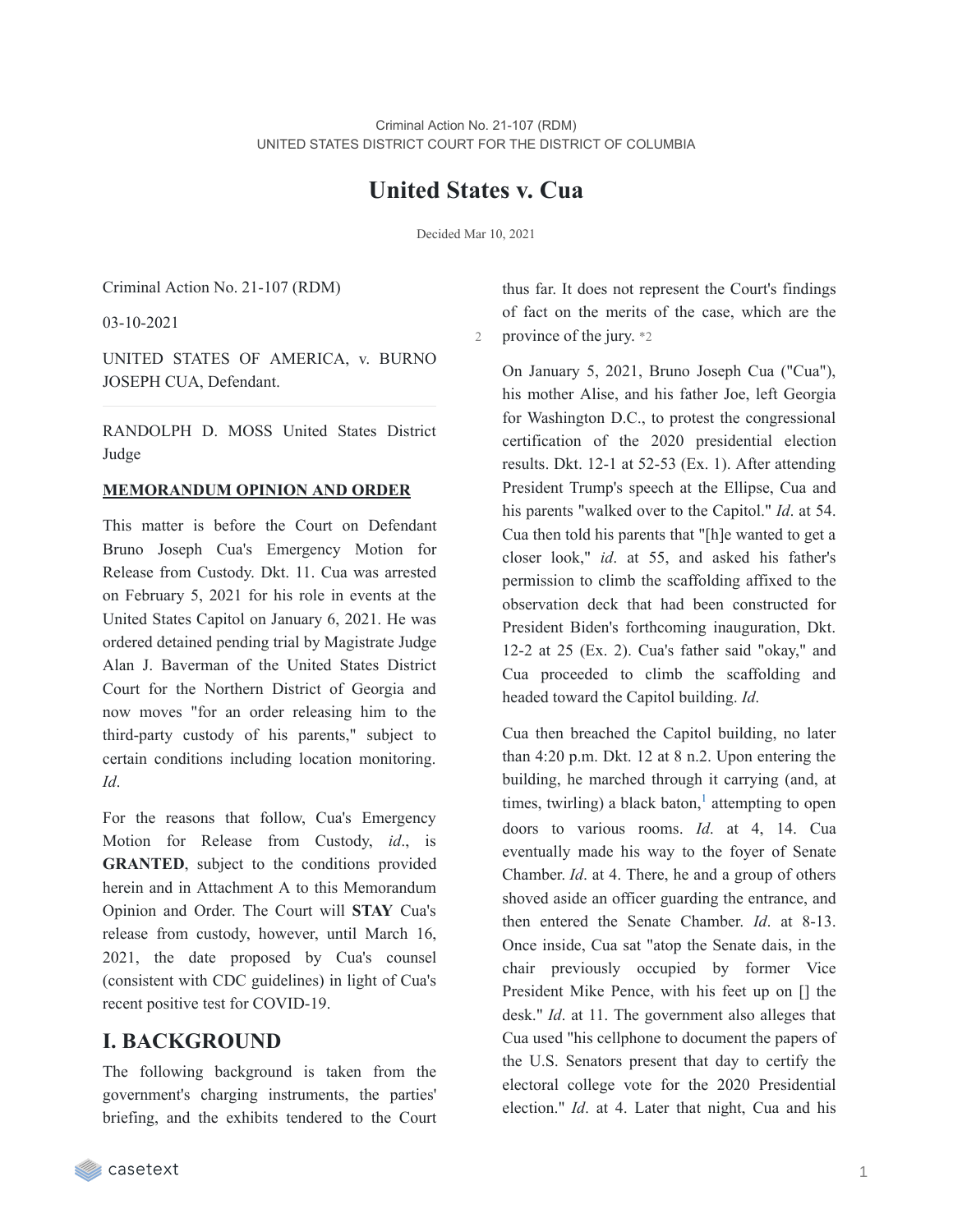parents drove back to Georgia. Dkt. 12-2 at 6 (Ex.

- 2) (J. Cua). On the car ride home, Cua told his \*3 parents that he had entered the Capitol building and indicated that he had been involved in "some pushing and shoving" against "a guy in a suit jacket or something." *Id*. at 7-8 (J. Cua). 3
	- 1 Cua's counsel at the time described the baton to Magistrate Judge Baverman as follows: "It's an ASP baton, Judge. It is one that you carry on your belt. Police use it. A lot of people have them for self-defense. . . . The ones I've seen are made out of aluminum. . . . [I]f it was used defensively in a manner to cause death or serious bodily injury, yes, it would be a dangerous weapon." Dkt. 12-1 at 26 (Ex. 1) (Morgan). Cua's father was aware that Cua had brought the baton from Georgia and that he was carrying it with him when he approached the Capitol. *Id*. at 58 (J. Cua); *see also* Dkt. 12-2 at 6 (Ex. 2) (J. Cua).

Roughly one month later, on February 5, 2021, Cua was arrested pursuant to a criminal complaint. During a search of his vehicle, home and person, law enforcement recovered three black batons, the physical appearance of which matched the one that Cua carried with him on January 6. Dkt. 12 at 16; Dkt. 12-1 at 10 (Ex. 1) (Buchanan). On February 10, 2021, Cua was indicted by a grand jury on twelve counts: civil disorder, in violation of 18 U.S.C.  $\S$  23l(a)(3); obstruction of an official proceeding, in violation of 18 U.S.C.  $\S$  [1512\(c\)\(2\);](https://casetext.com/statute/united-states-code/title-18-crimes-and-criminal-procedure/part-i-crimes/chapter-73-obstruction-of-justice/section-1512-tampering-with-a-witness-victim-or-an-informant) assaulting, resisting, or impeding certain officers, in violation of 18 U.S.C.  $\S$  [111\(a\)\(1\)](https://casetext.com/statute/united-states-code/title-18-crimes-and-criminal-procedure/part-i-crimes/chapter-7-assault/section-111-assaulting-resisting-or-impeding-certain-officers-or-employees); entering and remaining in a restricted building or grounds with a deadly or dangerous weapon, in violation of 18 U.S.C.  $\frac{1752(a)(1)}{2}$  $\frac{1752(a)(1)}{2}$  $\frac{1752(a)(1)}{2}$  and (b)(1)(A); disorderly and disruptive conduct in a restricted building or grounds with a deadly or dangerous weapon, in violation of 18 U.S.C. § [1752\(a\)\(2\)](https://casetext.com/statute/united-states-code/title-18-crimes-and-criminal-procedure/part-i-crimes/chapter-84-presidential-and-presidential-staff-assassination-kidnapping-and-assault/section-1752-restricted-building-or-grounds) and (b)(1)(A); engaging in physical violence in a restricted building or grounds with a deadly or dangerous weapon, in violation of 18 U.S.C.  $\S$  [1752\(a\)\(4\)](https://casetext.com/statute/united-states-code/title-18-crimes-and-criminal-procedure/part-i-crimes/chapter-84-presidential-and-presidential-staff-assassination-kidnapping-and-assault/section-1752-restricted-building-or-grounds) and  $(b)(1)(A)$ ; entering and remaining on the floor of [Congress,](https://casetext.com/statute/united-states-code/title-40-public-buildings-property-and-works/subtitle-ii-public-buildings-and-works/part-b-united-states-capitol/chapter-51-united-states-capitol-buildings-and-grounds/section-5104-unlawful-activities) in violation of 40 U.S.C. § 5104(e)

 $(2)(A)$ ; entering and [remaining](https://casetext.com/statute/united-states-code/title-40-public-buildings-property-and-works/subtitle-ii-public-buildings-and-works/part-b-united-states-capitol/chapter-51-united-states-capitol-buildings-and-grounds/section-5104-unlawful-activities) in the gallery of Congress, in violation of 40 U.S.C.  $\S$  [5104\(e\)\(2\)](https://casetext.com/statute/united-states-code/title-40-public-buildings-property-and-works/subtitle-ii-public-buildings-and-works/part-b-united-states-capitol/chapter-51-united-states-capitol-buildings-and-grounds/section-5104-unlawful-activities) (B); entering and remaining in certain rooms in the Capitol building, in violation of 40 U.S.C. §  $5104(e)(2)(C)$ ; disorderly conduct in a Capitol building, in violation of 40 U.S.C.  $\S$  [5104\(e\)\(2\)](https://casetext.com/statute/united-states-code/title-40-public-buildings-property-and-works/subtitle-ii-public-buildings-and-works/part-b-united-states-capitol/chapter-51-united-states-capitol-buildings-and-grounds/section-5104-unlawful-activities) (D); an act of physical violence in the Capitol grounds or buildings, in violation of 40 U.S.C. §  $5104(e)(2)(F)$ ; and parading, [demonstrating,](https://casetext.com/statute/united-states-code/title-40-public-buildings-property-and-works/subtitle-ii-public-buildings-and-works/part-b-united-states-capitol/chapter-51-united-states-capitol-buildings-and-grounds/section-5104-unlawful-activities) or picketing in a Capitol building, in violation of 40 U.S.C. § [5104\(e\)\(2\)\(G\).](https://casetext.com/statute/united-states-code/title-40-public-buildings-property-and-works/subtitle-ii-public-buildings-and-works/part-b-united-states-capitol/chapter-51-united-states-capitol-buildings-and-grounds/section-5104-unlawful-activities)

The same day that he was indicted, Cua appeared before Magistrate Judge Baverman. Dkt. 12 at 16. At the hearing, the government argued for Cua's pretrial detention under the Bail Reform Act of 1984, 18 [U.S.C.](https://casetext.com/statute/united-states-code/title-18-crimes-and-criminal-procedure/part-ii-criminal-procedure/chapter-207-release-and-detention-pending-judicial-proceedings/section-3142-release-or-detention-of-a-defendant-pending-trial) § 3142 *et seq*., principally on the ground that he poses a threat to \*4 community safety. The government explained that Cua had several previous encounters with law enforcement (although none resulted in any legal action beyond the imposition of a fine on one occasion) and that his social media posts in late 2020 and early 2021 called for the execution of public officials, glorified violent protest, and exalted a call to arms against the government. In response, Cua argued that he has disavowed his prior social media posts and that he should be released to the custody of his parents, who expressed a willingness to "put [their] home on the line if that were required to secure [Cua's] bond." Dkt. 12-1 at 43 (Ex. 1) (J. Cua).

After argument and testimony, including cross examination of the defendant's father, Joseph Cua, Magistrate Judge Baverman granted the government's motion, concluding that "Mr. Cua is a danger, and that there are no conditions or set of conditions that have been proposed that will reasonably assure the safety of the community."<sup>[2](https://casetext.com/_print/doc/united-states-v-cua-3?_printIncludeHighlights=false&_printIncludeKeyPassages=false&_printIsTwoColumn=true&_printEmail=&_printHighlightsKey=#N196698)</sup> Dkt. 12-2 at 48 (Ex. 2). Magistrate Judge Baverman also concluded that Cua's parents were not suitable custodians because they "were maybe not instigators but aiders and abettors [in Cua's alleged crime] and didn't take steps to stop their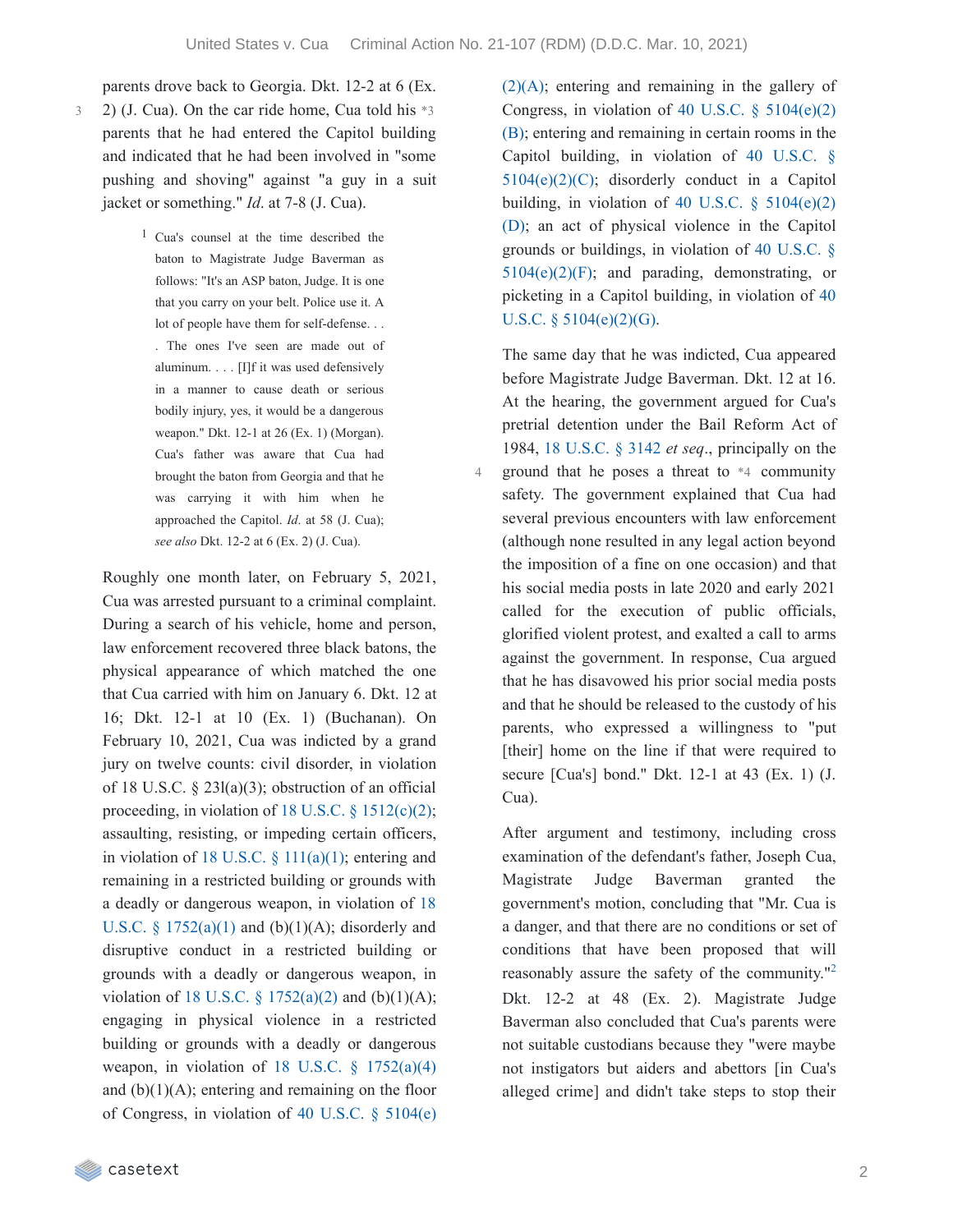child from going off the rails." *Id*. at 45-46. Magistrate Judge Baverman, accordingly, ordered Cua detained pending trial. *Id*.

> 2 Magistrate Judge Baverman did not find that Cua presented a risk of flight. *See* Dkt. 12-1 at 30 (Ex. 1).

On February 26, 2021, Cua filed an emergency motion in this Court seeking his release pending trial. Dkt. 11. The government filed its opposition on March 2, 2021. Dkt. 12. Cua then filed additional supplemental authority for the Court to consider. Dkt. 13; Dkt. 15. The Court held a hearing on March 3, 2021, at which Cua was arraigned—pleading not guilty on all counts—and at which the Court heard argument on Cua's pending motion for release. After the hearing, Cua filed additional materials for the Court's consideration, including a letter from Cua. \*5 Dkt. 16; Dkt. 17. In response to the Court's inquiry, Pretrial Services indicated that, in its view, Cua's parents are not appropriate third-party custodians. Dkt. 18. Cua then proposed that the Court consider alternative third-party custodians and submitted a letter from a family that has agreed to serve in that capacity. Dkt. 20. Three days later, on March 8, 2021, Cua brought to the Court's attention that he was assaulted while incarcerated and had recently tested positive for COVID-19. Dkt. 21 at 1. In light of Cua's positive test result and the Court's inquiry about how best to proceed, Cua's counsel proposed that the Court stay his release until March 16, 2021—ten days after his positive COVID-19 test. *Id*. In response, the government reiterated its position that Cua should not be released, but agreed that, if he is released, March 16, 2021 would be an appropriate date. Dkt. 22 at 2. The following day, the government

filed a compilation of direct messages that Cua had sent and received on Instagram, which had also been shared with Magistrate Judge Baverman during Cua's initial detention hearing. Dkt. 23.

Cua's Emergency Motion for Release from Custody, Dkt. 11, is now ripe for decision.

# **II. LEGAL STANDARD**

Under 18 U.S.C. § [3145\(b\)](https://casetext.com/statute/united-states-code/title-18-crimes-and-criminal-procedure/part-ii-criminal-procedure/chapter-207-release-and-detention-pending-judicial-proceedings/section-3145-review-and-appeal-of-a-release-or-detention-order), a defendant ordered detained by a magistrate judge may file "a motion for revocation or amendment to the order" with "a court having original jurisdiction over the offense." 18 U.S.C. § [3145\(b\).](https://casetext.com/statute/united-states-code/title-18-crimes-and-criminal-procedure/part-ii-criminal-procedure/chapter-207-release-and-detention-pending-judicial-proceedings/section-3145-review-and-appeal-of-a-release-or-detention-order) Although the D.C. Circuit has yet to opine on the question, substantial precedent supports the view that a magistrate judge's detention order is subject to *de novo* review by the district court, *see United States v*. *Hunt*, 240 F. [Supp.](https://casetext.com/case/united-states-v-hunt-95#p132) 3d 128, 132 (D.D.C. 2017) (identifying cases supporting this proposition from the Second, Third, Fourth, \*6 Fifth, Sixth, Seventh, Eighth, Ninth, Tenth, and Eleventh Circuits), and this Court has adopted that view, *United States v*. *Taylor*, 289 F. [Supp.](https://casetext.com/case/united-states-v-taylor-915#p66) 3d 55, 66 (D.D.C. 2018).

The question for the Court is whether any "condition or combination of conditions will reasonably assure the appearance of the person as required and the safety of any other person and the community."  $18$  U.S.C.  $\S$  [3142\(e\).](https://casetext.com/statute/united-states-code/title-18-crimes-and-criminal-procedure/part-ii-criminal-procedure/chapter-207-release-and-detention-pending-judicial-proceedings/section-3142-release-or-detention-of-a-defendant-pending-trial) If not, the Court "shall order the detention of the [defendant] before trial." *Id*. In determining whether Cua should be detained, the Court must consider: (1) the nature and circumstances of the offense charged; (2) the weight of the evidence against the defendant; (3) the history and characteristics of the defendant; and (4) the nature and seriousness of the danger to any person or the community that would be posed by the defendant's release. *Id*. §  $3142(g)$ . "The facts the judicial officer uses to support a finding . . . that no condition or combination of conditions will reasonably assure the safety of any other person and the community [must] be supported by clear and convincing evidence," and the government bears the burden of proof as to that evidence. *Id*. § 3142(f)(2)(B). That is because "[i]n our society liberty is the norm, and detention prior to trial or without trial is the carefully limited exception." *United States v*. *Salerno*, 481 [U.S.](https://casetext.com/case/united-states-v-salerno-7#p755) 739, 755 (1987); *see also Taylor*, 289 F. [Supp.](https://casetext.com/case/united-states-v-taylor-915#p62) 3d at 62 ("The default

5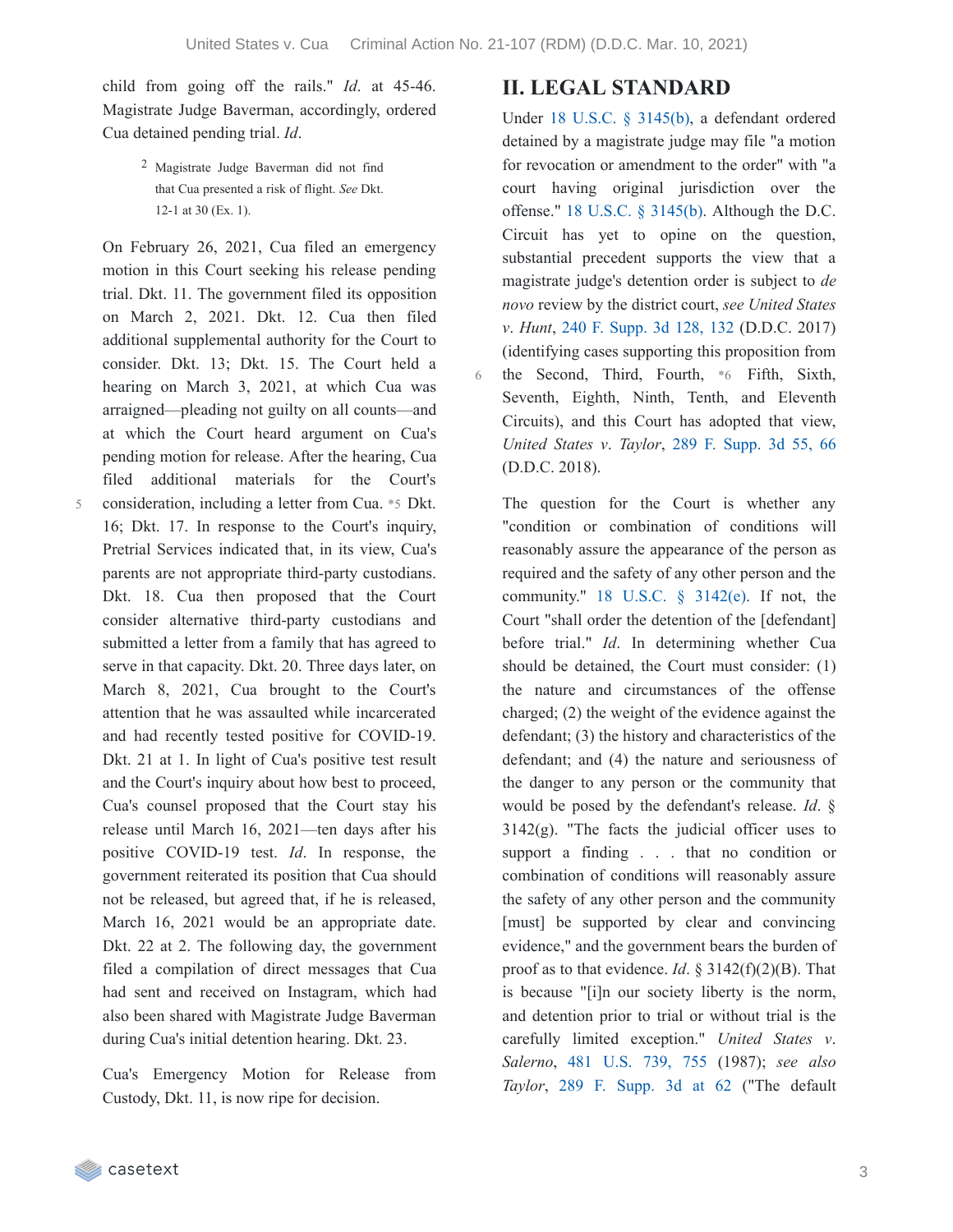position of the law . . . is that a defendant should be released pending trial.") (internal quotation marks and citation omitted).

# **III. ANALYSIS**

The Court will consider each of the  $\S$  3142(g) factors in turn.

# A. Nature and Circumstances of the **Offense**

The nature and circumstances of Cua's alleged offenses weigh in favor of his detention. As Magistrate Judge Baverman observed, "what the defendant was involved in was effectively an attempt to overthrow the lawful processes of the

United States." Dkt. 12-2 at 47 (Ex. 2). That \*7 is, if anything, an understatement of the gravity of what allegedly occurred. Cua and hundreds of others took over the United States Capitol; caused the Vice President of the United States, the Congress, and their staffs to flee the Senate and House Chambers; engaged in violent attacks on law enforcement officers charged with protecting the Capitol; and delayed the solemn process of certifying a presidential election. This was a singular and chilling event in U.S. history, raising legitimate concern about the security—not only of the Capitol building—but of our democracy itself. 7

There is no reason to believe that Cua was a leader in organizing the attack. But there is evidence that he acted knowingly and with an intent to undermine the lawful transfer of power. As explained further below, before coming to Washington, Cua expressed a desire to use force to breach the Capitol and to prevent Congress from certifying that President Biden, in fact, won the election. Although Cua did not carry a firearm, he did carry a baton, and he cannot plausibly maintain that he carried this weapon into the Capitol to protect himself from some unprovoked attack; he did so either to injure or to intimidate others. Fortunately for Cua and the public, there is no evidence at this time that Cua hit anyone with his baton or physically injured anyone. He did, however, shove a plain-clothed police officer three

times in his effort to force his way into the Senate Chamber. He did so, moreover, as part of uncontrolled mob that overwhelmed law enforcement by violence and intimidation.

The Court, accordingly, concludes that Cua's alleged crimes are serious and weigh in favor of pretrial incarceration.

# B. Weight of Evidence Against the Defendant

The second factor—the weight of evidence against the defendant—also weighs in favor of detention. The government's evidence of Cua's guilt involves video and photographic \*8 evidence, as well as social media posts by Cua in which he admits to breaching the Capitol on January 6. *See generally* Dkt. 12; Dkt. 23-1 (Ex. 1). There is also direct video evidence of the more serious crimes with which Cua is charged—assaulting, resisting, or impeding officers, in violation of 18 U.S.C. §  $111(a)(1)$ , and engaging in physical violence in a restricted building or grounds with a deadly or dangerous weapon, in violation of 18 U.S.C. §  $1752(a)(4)$  and  $(b)(1)(A)$ .

In light of the strength of the government's evidence against Cua, the second factor weighs against Cua's release.

# C. History and Characteristics of the Defendant

The third factor—the history and characteristics of the defendant—weighs in favor of release. In considering Cua's history and characteristics, the Court must "take into account the available information concerning" Cua's "character, physical and mental condition, family ties, employment, financial resources, length of residence in the community, community ties, past conduct, history relating to drug or alcohol abuse, criminal history, and record concerning appearance at court proceedings." 18 U.S.C. § [3142\(g\)\(3\)\(A\).](https://casetext.com/statute/united-states-code/title-18-crimes-and-criminal-procedure/part-ii-criminal-procedure/chapter-207-release-and-detention-pending-judicial-proceedings/section-3142-release-or-detention-of-a-defendant-pending-trial)

casetext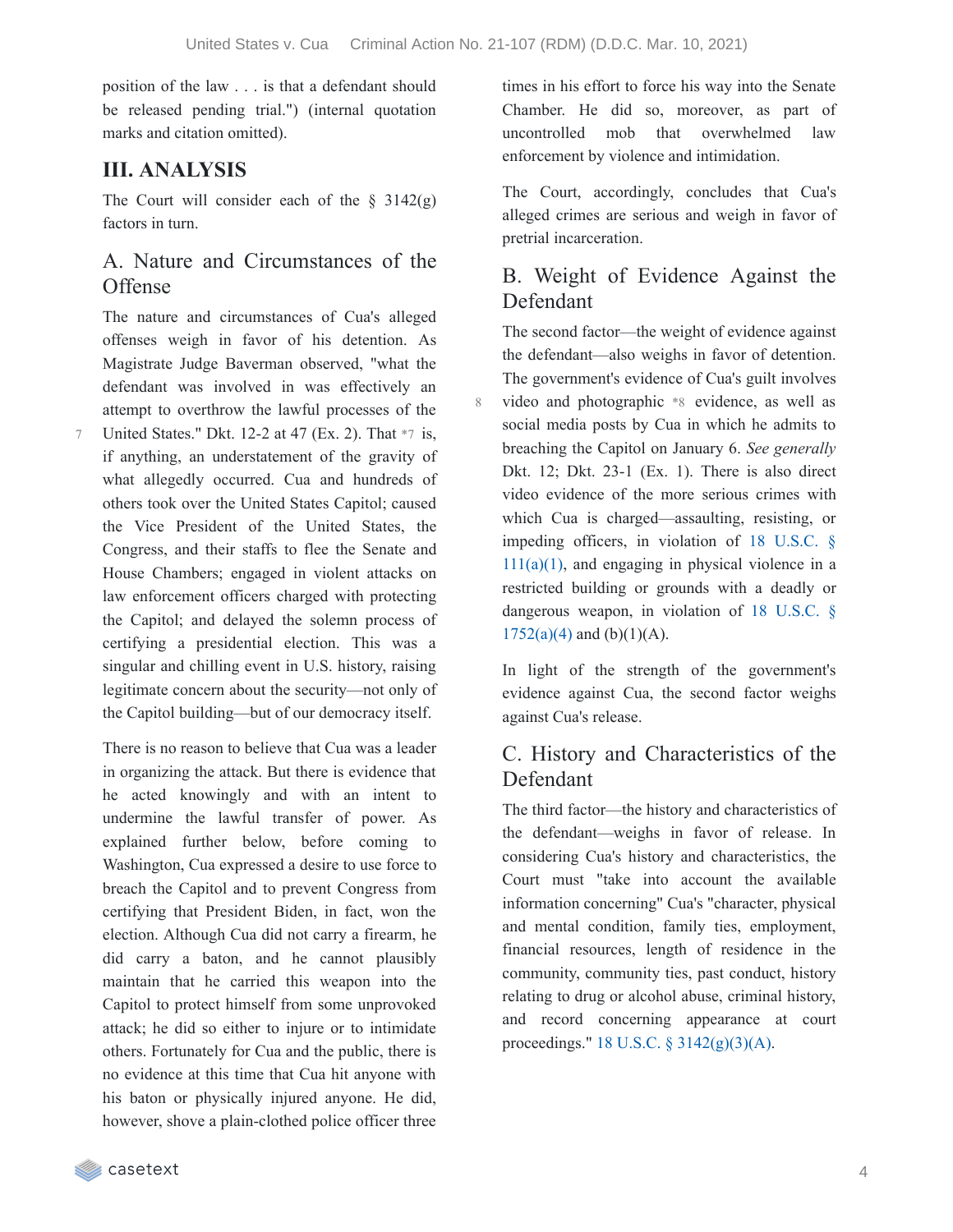Here, Cua has strong ties to his family and his community, as shown by the many letters submitted on his behalf. *See generally* Dkt. 11-4 (Ex. 4). Moreover, he is only 18 years old and, apparently, is the youngest defendant charged to date in attack on the Capitol. In addition, although contrition is not a defense, it has some bearing on the character of the defendant, and the Court credits Cua's representations that he is "deeply remorseful and regretful;" that he knows that his media "posts were foolish, unnecessary, and untrue;" that those posts do not represent "who [he is] or ever want[s] to be;" that he has "completely lost those aggressive feelings;" and that he knows that he "was wrong." Dkt. 17-1 at 1 (Ex. 1). He also assures the Court that he will "diligently abide by any and all conditions the [C]ourt places 9 on [him]." *Id*. \*9

Cua's criminal history is not spotless, but neither is it substantial. The only criminal action ever taken against him was a municipal citation he received from local police for distributing the peace by blowing an airhorn. Dkt. 12-1 at 33 (Ex. 1) (Parmer). Cua has, however, exhibited a reluctance to abide by the rules and to follow the directions of law enforcement and other authorities. As Cua's father acknowledged in his testimony before Magistrate Judge Baverman, Cua "has had . . . interaction[s] with law enforcement" on more than ten occasions "prior to January 6th, 2021." Dkt. 12-2 at 11-12 (Ex. 2) (Buchanan). Those interactions involved, by way of example, warnings for trespassing in a private neighborhood to go fishing, Dkt.  $12-1$  at  $47$  (Ex. 1) (J. Cua), and multiple warnings for driving all-terrain vehicles on roads on which they did not belong, Dkt. 12-2 at 12 (Ex. 2) (J. Cua). It therefore may be true, as the government contends, that the frequency of Cua's interactions with the police suggest that his willingness to abide by law enforcement's commands is less than ideal. But the Court cannot conclude that Cua's noise violation or other misconduct weighs in favor of pretrial detention.

Overall, the Court concludes that Cua's young age, family and community ties, expressed remorse, and lack of a significant criminal history weigh in favor of his pretrial release.

# D. Danger to the Community

The final factor that the Court must consider is "the nature and seriousness of the danger to any person or the community that would be posed by the defendant's release."  $18$  U.S.C.  $\frac{24}{2}$  (g). "Consideration of this factor encompasses much of the analysis set forth above, but it is broader in scope," requiring an "open-ended assessment of the 'seriousness' of the risk to public safety." *Taylor*, 289 F. [Supp.](https://casetext.com/case/united-states-v-taylor-915#p70) 3d at 70. In making that assessment, moreover, the Court may consider all relevant indicia of risk to the community, including evidence that would not be admissible at trial. *Id*. Because this factor substantially overlaps with the ultimate question \*10 whether any conditions of release "will reasonably assure . . . the safety of any other person and the community," 18 U.S.C. § [3142\(e\)](https://casetext.com/statute/united-states-code/title-18-crimes-and-criminal-procedure/part-ii-criminal-procedure/chapter-207-release-and-detention-pending-judicial-proceedings/section-3142-release-or-detention-of-a-defendant-pending-trial), it bears heavily on the Court's analysis. On the facts of this case, the question is not an easy one, but the Court is ultimately unpersuaded that Cua poses a substantial risk to any person or the community.

As discussed above, Cua engaged in violent, albeit not life threatening, activity at the Capitol—he repeatedly shoved an officer guarding the entrance to the Senate Chamber in order to breach the Chamber. That, however, is the only violent act before, during, or after the assault on the Capitol —that the government has proffered in support of Cua's pretrial detention. But that is far from the end of the matter. Even more concerning to the government and the Court are Cua's many social media posts—before and after the attack on the Capitol—threatening political violence. His posts on Parler and direct messages on Instagram reveal that he was, at least as of early January 2021, angry, hostile, and bitter about the 2020 Election and ardent that the use of violent force was necessary to correct what he perceived to be an injustice. Just three days after the election, Cua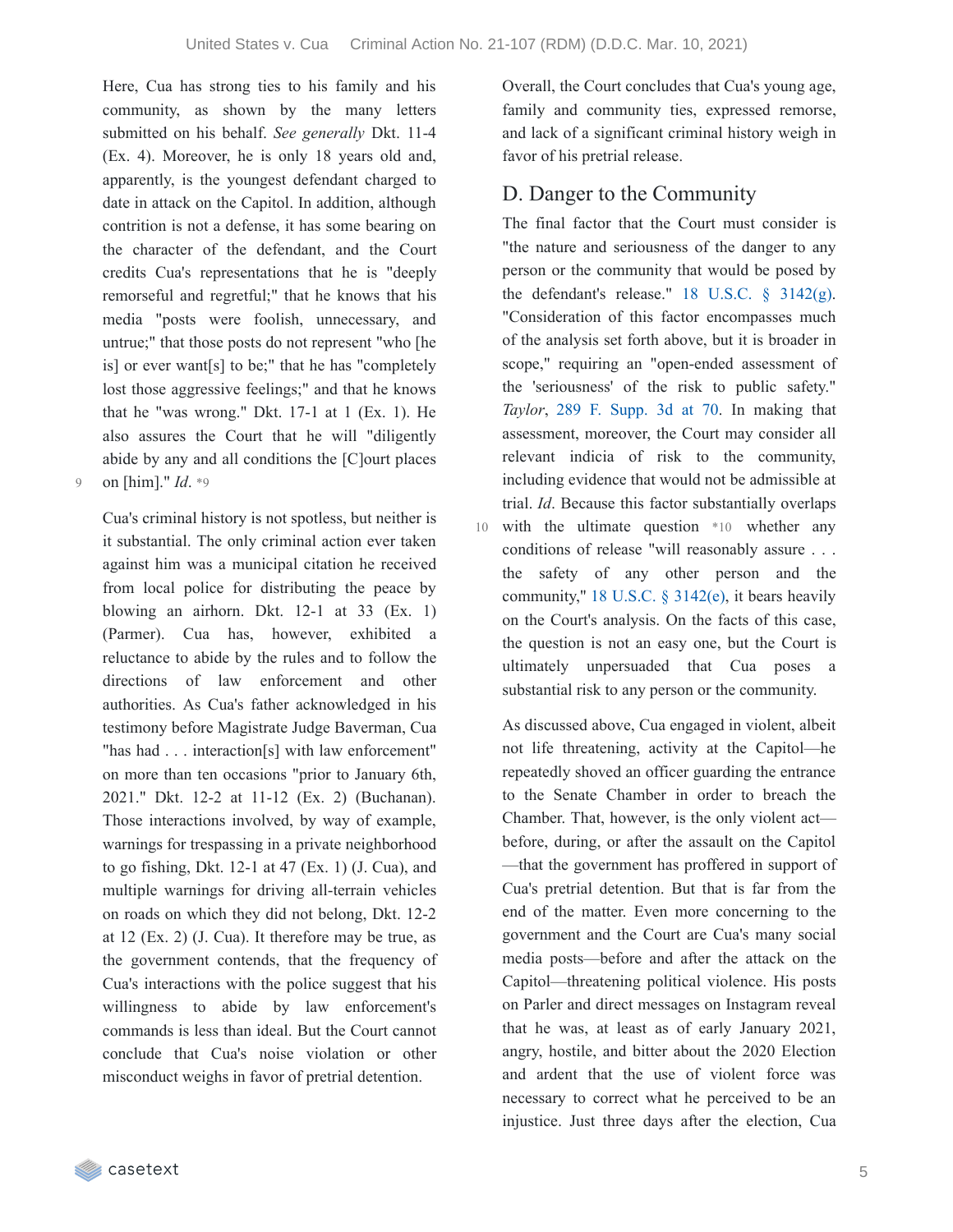inquired about purchasing an "AR . . . under the table," Dkt.  $12-1$  at  $13$  (Ex. 1), and as early as mid-December he appeared committed to taking the "fight" to Congress, *id*. at 13; Dkt. 12 at 2, 4, 20. In Cua's view, violence was justified on the same terms as the American Revolution. Dkt. 12 at 3.

His public Parler posts included the following:

## December 19, 2021

On JAN 6th congress will open their blinds and see MILLIONS OF ANGRY #PATRIOTS. OPEN CARRY MISSON. If they vote for sleepy joe and commie KAMALA, we BREAK DOWN THEIR DOORS AND TAKE OUR COUNTRY BACK BY FORCE

\*11 11

## January 1, 2021

I hear chatter of DC having "firearm checkpoints", where they will stop you, search your car (without a warrant) and arrest you for having a gun. Which is an unconstitutional felony in DC. Bring other weapons if you prefer, like pepper spray, tasers, baseball bats, whatever you want. Although may I remind you that that is EXACTLY what they want from us, to lay down our weapons and be sheep! They know they cannot control us if we are armed and dangerous! I don't know who needs to hear this, but they can't arrest all of us. Do not back down and do not be discouraged. Show up and be ready to fight. This really is out #1776. Please echo to spread awareness.

## January 7, 2021

The tree of liberty often has to be watered from the blood of tyrants. And the tree is thirsty.

Violent protests against the capital (NOT SMALL BUSINESS'S) are well within our constitutional rights

Dear Swamp Rats, The events at the capital were a reminder that WE THE PEOPLE are in charge of this country and that you work for us. There will be no 'warning shot' next time.

Everyone who works in congress is a traitor to the people and deserves a public execution.

*Id*. at 1-3. Although less public, his Instagram direct messages express similar, violent sentiments: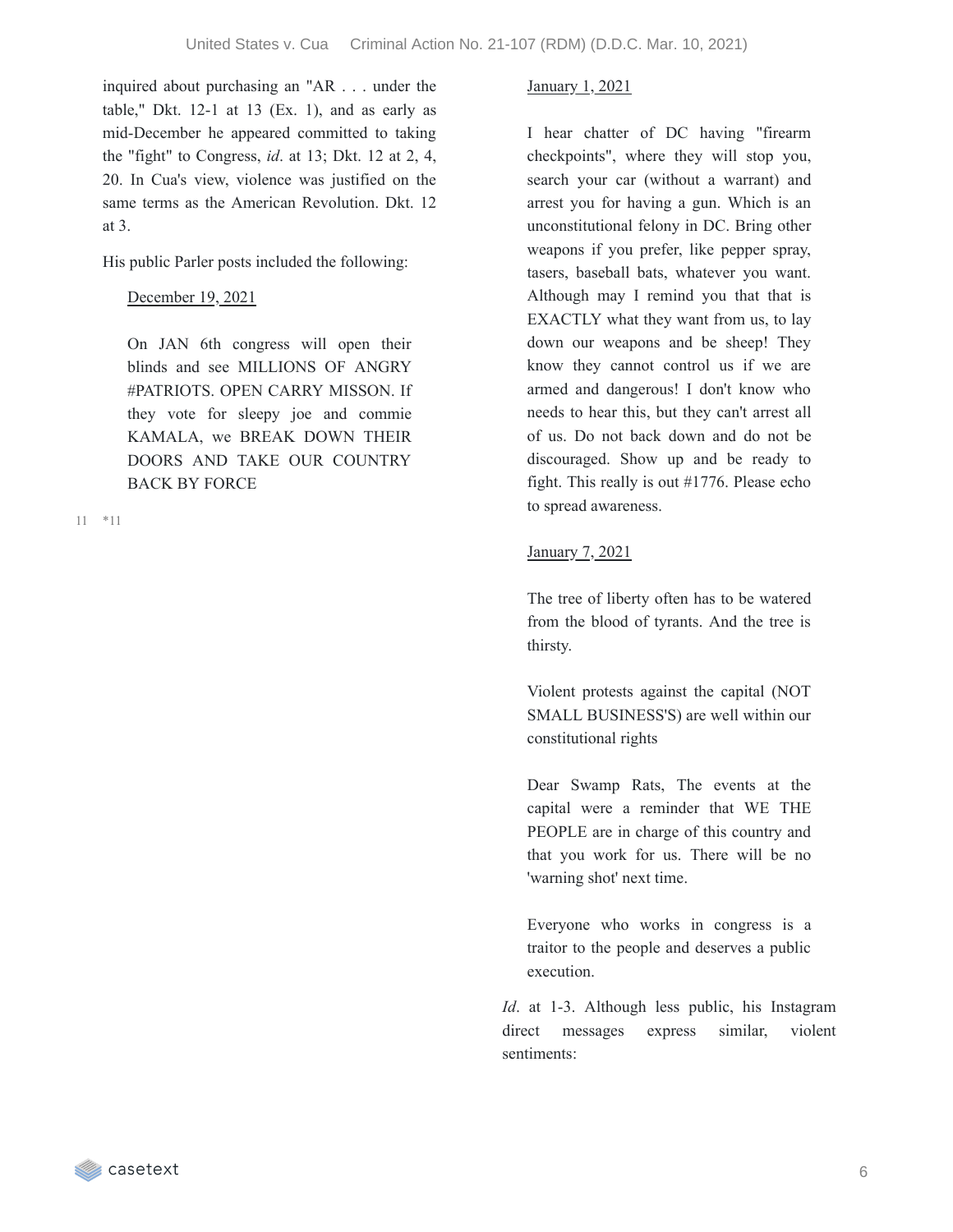I'm trying to find an AR to buy under the table. Know anybody?

### December 14, 2020

I don't want to sit here in GA and watch I want to fight

### December 22, 2020

[T]his [January 6, 2021] could possibly be one of the most important days in American history . . . because we can storm the freaking senate/house . . . That's why I keep saying to bring guns . . . Holding signs is useless . . . We have to forcefully take our freedom back on Jan 6

### \*12 12

## January 7, 2021

In response to a message stating "You know if trump really doesn't get in because of the traitors all I can say is he exposed the swamp," Cua writes "If Trump doesn't get Im we will be back in DC for a blood bath"

## January 8, 2021

Trump or not, our fight against the government is far from over . . . I would lay down my life for him but I'm gonna keep fighting

## January 9, 2021

I want a bloody war I'm ready to start shooting and I'm ready to die before I watch America crash and burn . . . I'll be on the front lines . . . I want to lock the swamp rat tyrants in the capital and burn the place to the ground

November 9, 2020 Dkt. 23-1 at 5, 6, 9, 12 (Ex. 1).

Three things standout about these posts and messages. First, they are chilling and violent. They are not mere political rants; they are calls for violent revolution against the duly elected representatives of the People. Second, Cua threatened to "storm" the Senate and House of Representatives and to "break down their doors" to "take our Country back by force" long before he traveled to Washington on January 6, 2021. Dkt. 12 at 2. As a result, he cannot plausibly maintain that he was merely swept up by the fervor of the crowd of adults who were present. He came to Washington planning to participate in a violent attack that, in fact, occurred. Most Americans could never have imagined that the U.S. Capitol, our elected officials, and the certification of a presidential election would be subject to such an assault. Cua not only foresaw those tragic events, he looked forward to participating in them. Third, Cua had no regrets in the days shortly after the attack. The day after the attack, for example, he wrote a Parler post declaring that those who work for the United States Congress are "traitor[s]" and "deserve[] a public execution." *Id*. at 3. He clearly was not chastened by anything that his parents 13 may have \*13 said to him during the ride home from the District of Columbia, and he continued to express his desire for "a bloody war" three days later. Dkt. 12-1 at 17, 47 (Ex. 1) (Buchanan).

In the government's view, these posts and messages demonstrate a propensity to commit horrifying acts of political violence. In Cua's view, in contrast, they merely reflect a young man who became intoxicated with social media while never intending to act on any of his admittedly disturbing posts and messages. Although what Cua was actually thinking—and what he was actually prepared to do—eludes any certain answer, in the Court's view, the truth likely lies somewhere between these poles. There is no evidence that he ever purchased an "AR," and, to the Court's knowledge, Cua has never intentionally injured anyone. Although he shoved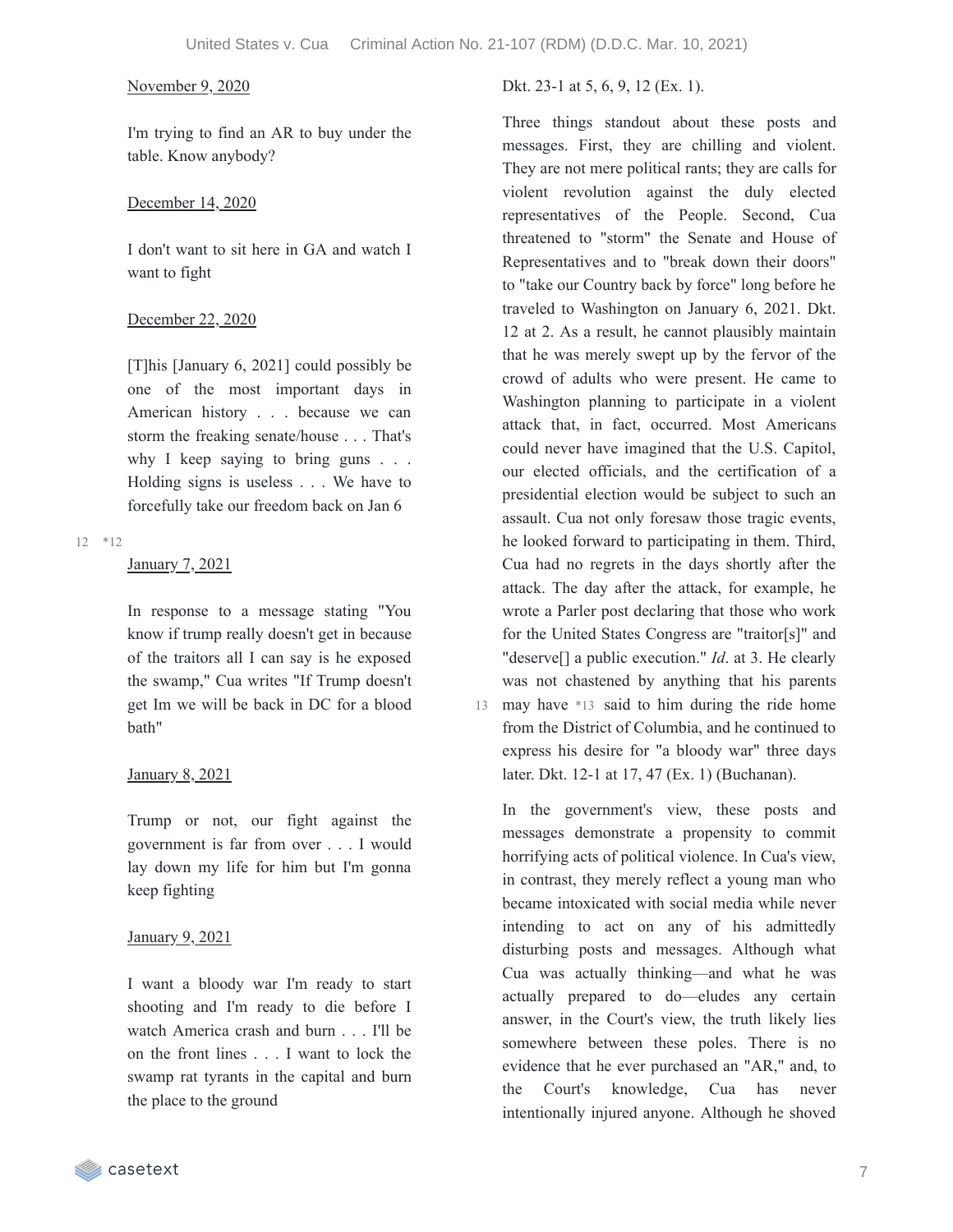a law enforcement officer on January 6, there is no evidence that he hit him with his baton or injured that officer or anyone else. At the same time, the evidence does show that Cua did, indeed, act on some of his posts and messages, refuting any contention that they were mere fantasy or idle chatter. Cua repeatedly threatened to come to the District of Columbia, breach the Capitol, and to "take [the] Country back by force,"—and he, in fact, made his way into the Senate Chamber by force and, in doing so, he (and others) unlawfully obstructed the democratic process. Dkt. 12 at 2. That is all deeply troubling, but the government likely goes too far in arguing that Cua actually intended to kill anyone or to engage in "bloody" revolution.

Although Cua did not condemn his posts and messages until after he was arrested and indicted on several, serious federal charges, his own account of what he was thinking bears consideration. To start, Cua appears genuinely remorseful for his actions and has disavowed the violent views reflected in his social media history. In a letter filed with the Court, Cua states:

I understand that you [*i*.*e*., the Court] are concerned that I may be a danger, that I may act upon things I said. Given how inappropriate my social media activity was, I truly understand your worries, and I appreciate you taking time to really consider the options. I would like to strongly assure you that I am not a danger

\*14 14

to anyone, and I will absolutely never act on what I said. . . . My posts were foolish, unnecessary, and untrue, that[']s not who I am or ever want to be[.] . . . I have completely lost those aggressive feelings and moved on from the entire political idea.

Dkt. 17-1 at 1 (Ex. 1). To be sure, Cua's regret came only after he was caught, which minimizes its value. Nevertheless, the Court concludes that his remorse (even if late in coming) reduces the likelihood that Cua will engage in any violent political activity in the future.

That conclusion is buttressed by the Court's observation of Cua's contrite demeanor at the March 3rd hearing and the fact that conditions can be fashioned to minimize the risk that Cua will pose a danger to others: He will, among other things, be restricted from accessing social media, will be confined to his home, will be placed on GPS monitoring, and will have no access to firearms or other weapons. Cua's young age and the absence of a significant criminal record or a history of violent behavior further support the Court's conclusion.

To be sure, Cua's parents will play an important role in ensuring that Cua complies with the Court's conditions, and, in particular, that he does not access social media while on pretrial release. And it is true that Cua's parents bear some responsibility for Cua's actions—they were the ones that drove him to Washington D.C., permitted him to bring and carry a baton to the Capitol, and allowed him to scale the scaffolding, leading to Cua's breach of the Capitol building. With that said, though, Dr. Cua has agreed under oath to ensure that her son complies with the Court's conditions, and she will be required to provide the Court with a declaration, signed under the penalty of perjury, every week attesting to Cua's full compliance. The Court is convinced, moreover, that Dr. and Mr. Cua deeply regret permitting their son to act as he did and that—for his sake—they will do all that they can to ensure that he does not take any action that might risk revocation of his pretrial release or other criminal exposure. As Dr. Cua stated at the March 3rd 15 hearing: \*15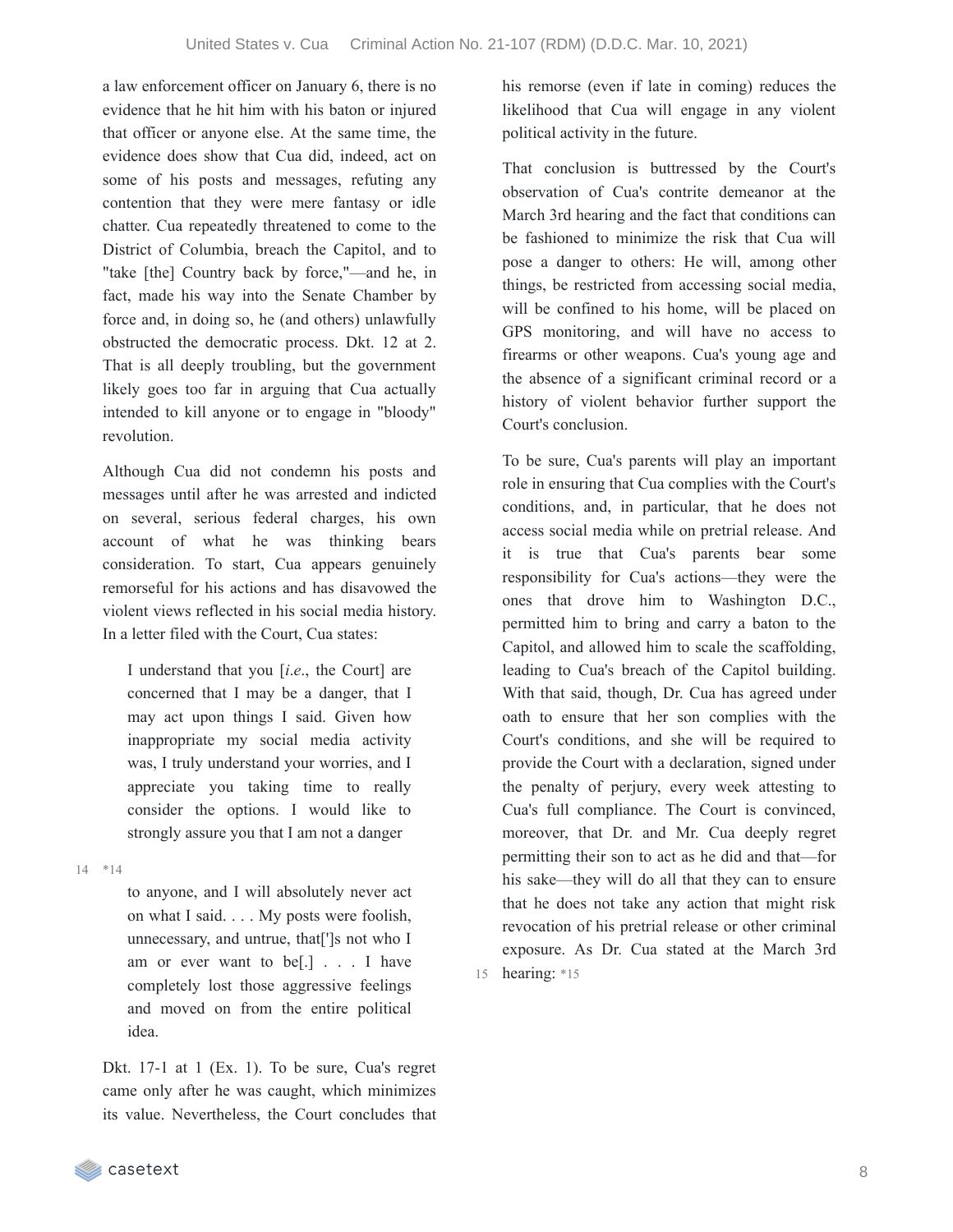I will say that since [Cua] has been arrested, everything has changed for us. We . . . really just hope for . . . mercy, that we would just have a chance to show that.

And we are prepared to do absolutely anything the Court wants. I—I—we know that it's not just being parents now. It's being custodians, and there's a legal—very serious legal responsibility with that, and we're just asking for a chance, Your Honor. We—you will not be disappointed. You will not be disappointed, and I just ask for your forgiveness, whatever you decide.

I ask for your forgiveness for just my failures as a mom, and I am very well aware of them, and I just—I'm really just hoping that we get a chance to prove that this is behind us. We just want our family together. . . . [W]e are completely broken and completely just, honestly and truthfully, remorseful to the core of our beings, and we're asking for a chance.

Tr. 36 (A. Cua). Based on these representations and the record as a whole, the Court is convinced that Dr. and Mr. Cua will safeguard their son's interests by ensuring that he does not breach the conditions of his pretrial release and end up again where he is now.<sup>[3](https://casetext.com/_print/doc/united-states-v-cua-3?_printIncludeHighlights=false&_printIncludeKeyPassages=false&_printIsTwoColumn=true&_printEmail=&_printHighlightsKey=#N196971)</sup>

> 3 The government argues, albeit only cursorily, that Cua "poses a serious risk of flight." Dkt. 12 at 18. The Court disagrees. Cua's young age, family and community connections, and the conditions described herein and in Attachment A—including, for example, GPS location monitoring and home detention—are sufficient to ensure Cua's presence at future court proceedings. --------

## \* \* \*

Cua's violent social media posts and messages are disquieting, to put it mildly, particularly when viewed alongside his actions on January 6. The Court is granting Cua pretrial release only by the slimmest of margins, guided by the default rule favoring liberty. Cua's posts reveal him to rank that virtue—liberty—above all others. He can do well to honor it by fastidiously following the Court's orders.

# **CONCLUSION**

For the foregoing reasons, Defendant Bruno Joseph Cua's Emergency Motion for Release from Custody, Dkt. 11, is **GRANTED** subject to certain 16 conditions; it is further \*16

**ORDERED** that Cua shall be released from custody on March 16, 2021 and shall immediately upon his release abide by the conditions set forth below and in Attachment A to this Memorandum Opinion and Order; it is further

**ORDERED** that Cua shall report to the United States Probation Office for the Northern District of Georgia ("N.D. Ga. Probation Office") immediately upon his return to Georgia, and in no event later than March 17, 2021; it is further

**ORDERED** that the N.D. Ga. Probation Office shall, at its initial meeting with Cua, provide him a copy of Attachment A; it is further

**ORDERED** that Cua shall, at his initial meeting with the N.D. Ga. Probation Office, sign Attachment A and provide the signed copy of the Attachment to the N.D. Ga. Probation Office; and it is further

**ORDERED** that Cua's mother, Dr. Alise Cua, shall on Monday of each week beginning March 22, 2021, complete, sign, and (through her son's counsel) submit to the Court Attachment B, attesting under penalty of perjury to Cua's compliance with the conditions of his pretrial release.

## **SO ORDERED.**

/s/ Randolph D. Moss

## RANDOLPH D. MOSS